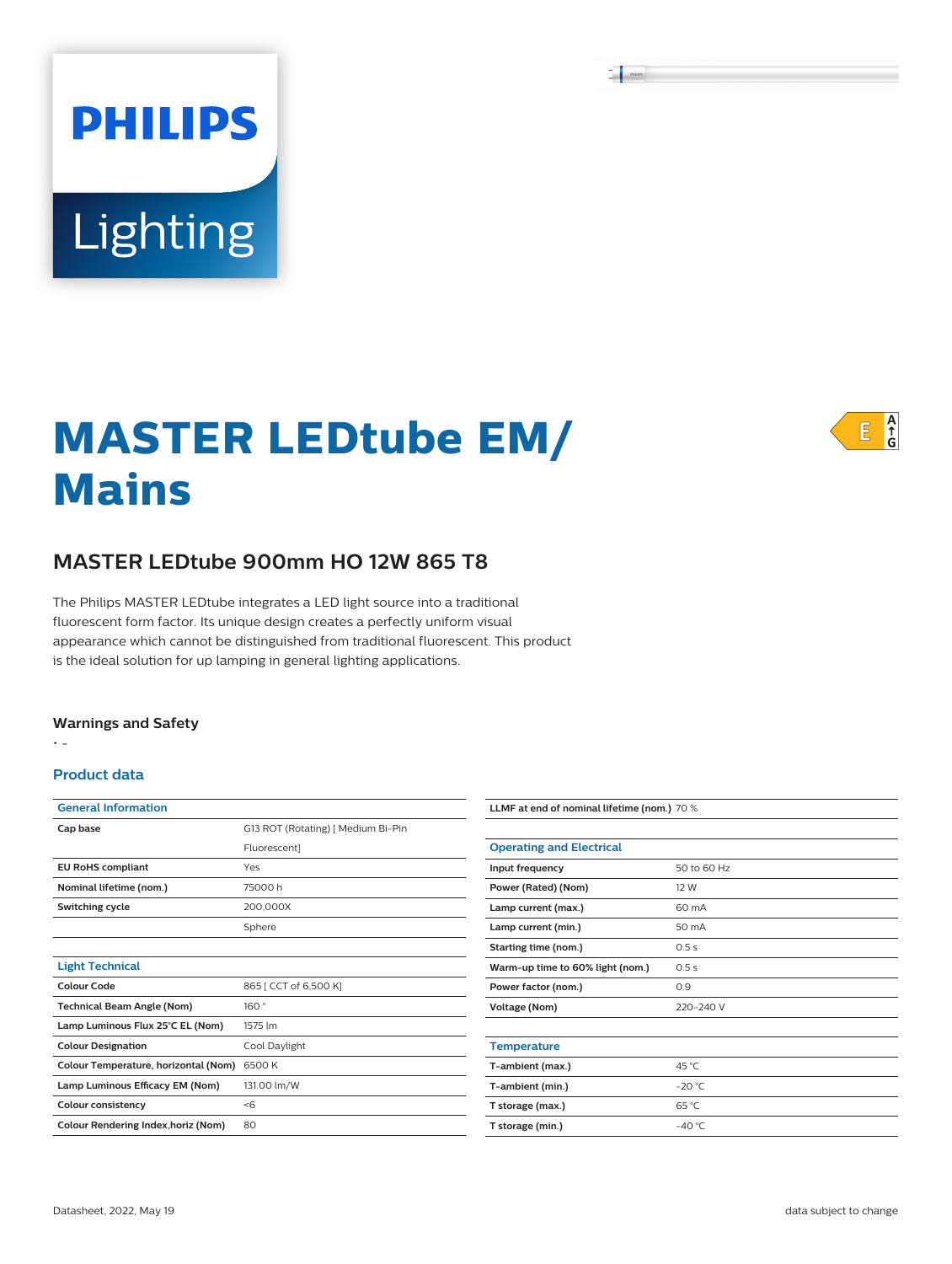### **MASTER LEDtube EM/Mains**

| T-Case maximum (nom.)           | 50 °C                                |
|---------------------------------|--------------------------------------|
|                                 |                                      |
| <b>Controls and Dimming</b>     |                                      |
| Dimmable                        | No                                   |
|                                 |                                      |
| <b>Mechanical and Housing</b>   |                                      |
| <b>Lamp Finish</b>              | Frosted                              |
| <b>Bulb material</b>            | Plastic                              |
| <b>Product length</b>           | 900 mm                               |
| <b>Bulb shape</b>               | Tube, double-ended                   |
|                                 |                                      |
| <b>Approval and Application</b> |                                      |
| <b>Energy Efficiency Class</b>  | E                                    |
| Energy-saving product           | Yes                                  |
| <b>Approval marks</b>           | TUV                                  |
| Approval marks                  | RoHS compliance CE marking KEMA Keur |
|                                 | certificate                          |

| Energy consumption kWh/1,000 hours 12 kWh |                                    |
|-------------------------------------------|------------------------------------|
|                                           | 403573                             |
|                                           |                                    |
| <b>Product Data</b>                       |                                    |
| Full product code                         | 871869668710900                    |
| Order product name                        | MASTER LEDtube 900mm HO 12W 865 T8 |
| EAN/UPC - product                         | 8718696687109                      |
| Order code                                | 929001298502                       |
| SAP numerator - quantity per pack         |                                    |
| Numerator - packs per outer box           | 10 <sup>2</sup>                    |
| <b>SAP material</b>                       | 929001298502                       |
| SAP net weight (piece)                    | 0.180 kg                           |

**Product D1 D2 A1 A2 A3** MASTER LEDtube 900mm 25.78 mm 28 mm 893.3 mm 900.4 mm 907.5 mm

#### **Dimensional drawing**



#### **Photometric data**



1 x 1575 lm Light output ratio 1.000 and 2.000 and 2.000 and 2.000 and 2.000 and 2.000 and 2.000 and 2.000 and 2.000 and 2.000 and 2.000 and 2.000 and 2.000 and 2.000 and 2.000 and 2.000 and 2.000 and 2.000 and 2.000 and 2.000 and 2.0 Service upward 0.15 Cie film code 40 89 85 100 UGRAPH (4HX8H) 24 H Polar intensity diagram  $-$ 0-180<sup>o</sup> 90-270<sup>o</sup> <sup>0</sup> **20** Utilisation factor table Ceiling mounted in Room Index k 1.251**.**  $\sim$ 5.00  $-$ 0.50 0.10 0.41 0.50  $-1$  $\approx$ 0.76  $-1$  $-84$  $-89.89$  $-1$ 0.70 0.30 0.10 0.32 0.40  $-1$ 0.540.59 0.67 0.73 0.77 0.82  $-1$  $\rightarrow$  $-1$  $-26$  $-33$  $-1$  $\equiv$  1.  $-$ -- $-1$  $-1$  $\rightarrow$  $\rightarrow$  $\overline{\phantom{a}}$  $-25$  $-3$  $-1$  $\equiv$  1.440.49  $-1$  $-1$  $\sim$  $-1$  $-1$  $-1$  $-1$ 0.22  $-28.8$ 0.34 0.400.44 0.51 0.56  $-1$  $-1$ 0.68 n planetas. |<br>|-<br>|<br>| 24 1 4.0 4.0 8.0 8.0 12.0 16.0 16.0 m **m** m  $\sim$ Y <sup>h</sup>room: 2.8 m Refl: 0.70 0.50 0.20 Ceiling mounted : viewed endwise <sup>Y</sup> : Parallel to viewing dir. 22 25 - 22 25 25 Luminance Table <sup>2</sup> (cd/m 0.0 15.0 30.0 45.0 60.0 75.0 90.0 50.0 55.0 65.0 70.0 80.0 85.0 90.0 Plane Cone8830 <sup>8309</sup> 78 <sup>6871</sup> <sup>6455</sup> <sup>5786</sup> <sup>5509</sup> <sup>5282</sup> --<sup>7707</sup> <sup>6619</sup> <sup>6147</sup> <sup>5420</sup> <sup>5122</sup> <sup>4904</sup> <sup>8957</sup> <sup>8285</sup> <sup>6965</sup> <sup>6339</sup> <sup>5224</sup> <sup>4750</sup> <sup>4546</sup> <sup>9420</sup> <sup>12861</sup> <sup>12263</sup> <sup>11579</sup> <sup>10807</sup> <sup>9912</sup> <sup>8872</sup> <sup>7583</sup> <sup>5808</sup> <sup>3292</sup> <sup>1148</sup>

 **1 x TLED 12W 6500K 160D 9290012985**

General Uniform Lighting

HO 12W 865 T8

**Light Distribution Diagram**

**General uniform lighting**

CalcuLuX Photometrics 4.5 Philips Lighting B.V. Page: 1/1 Page: 1/1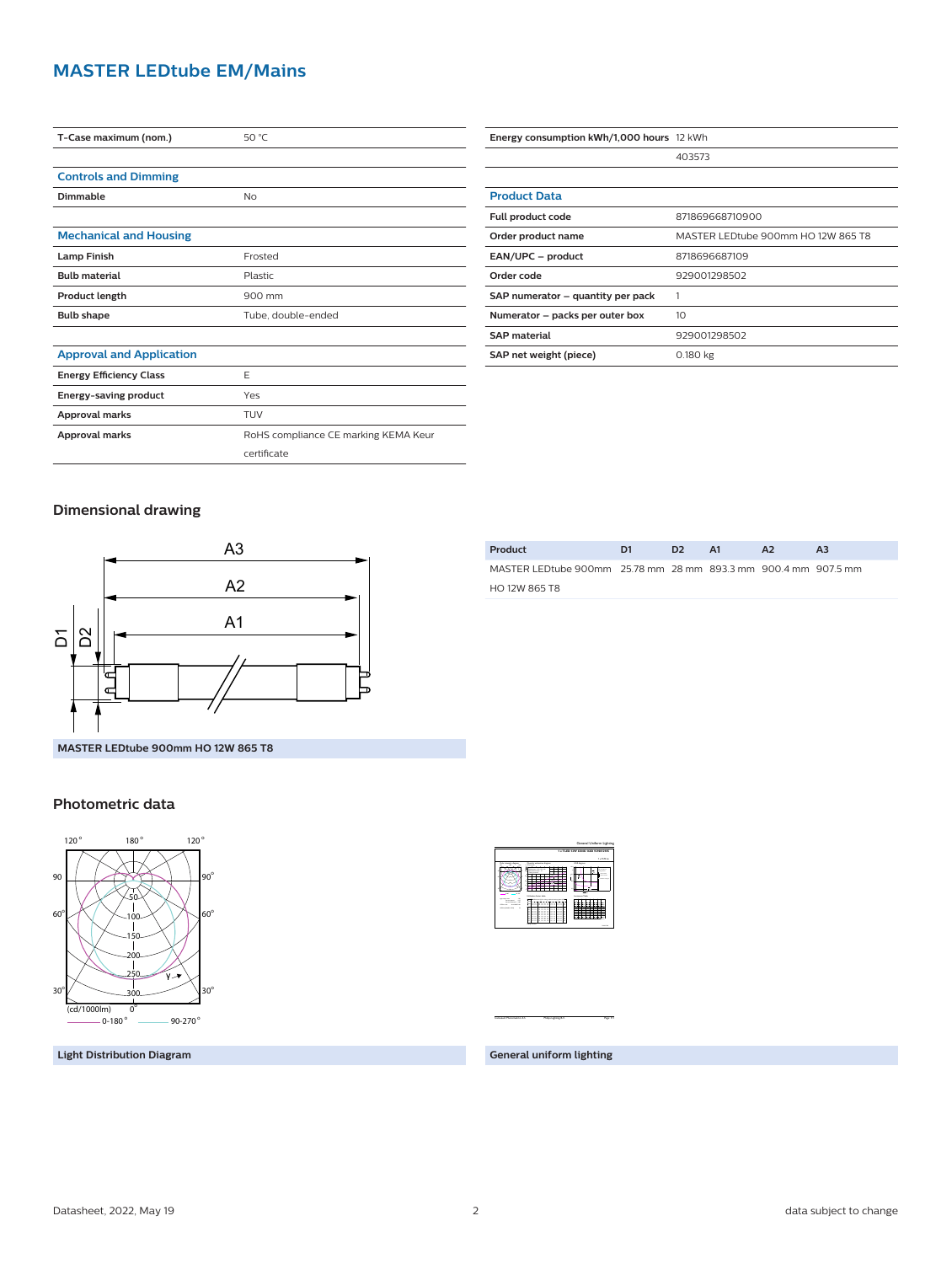## **MASTER LEDtube EM/Mains**

**Photometric data**



**Spectral Power Distribution Colour**

#### **Lifetime**